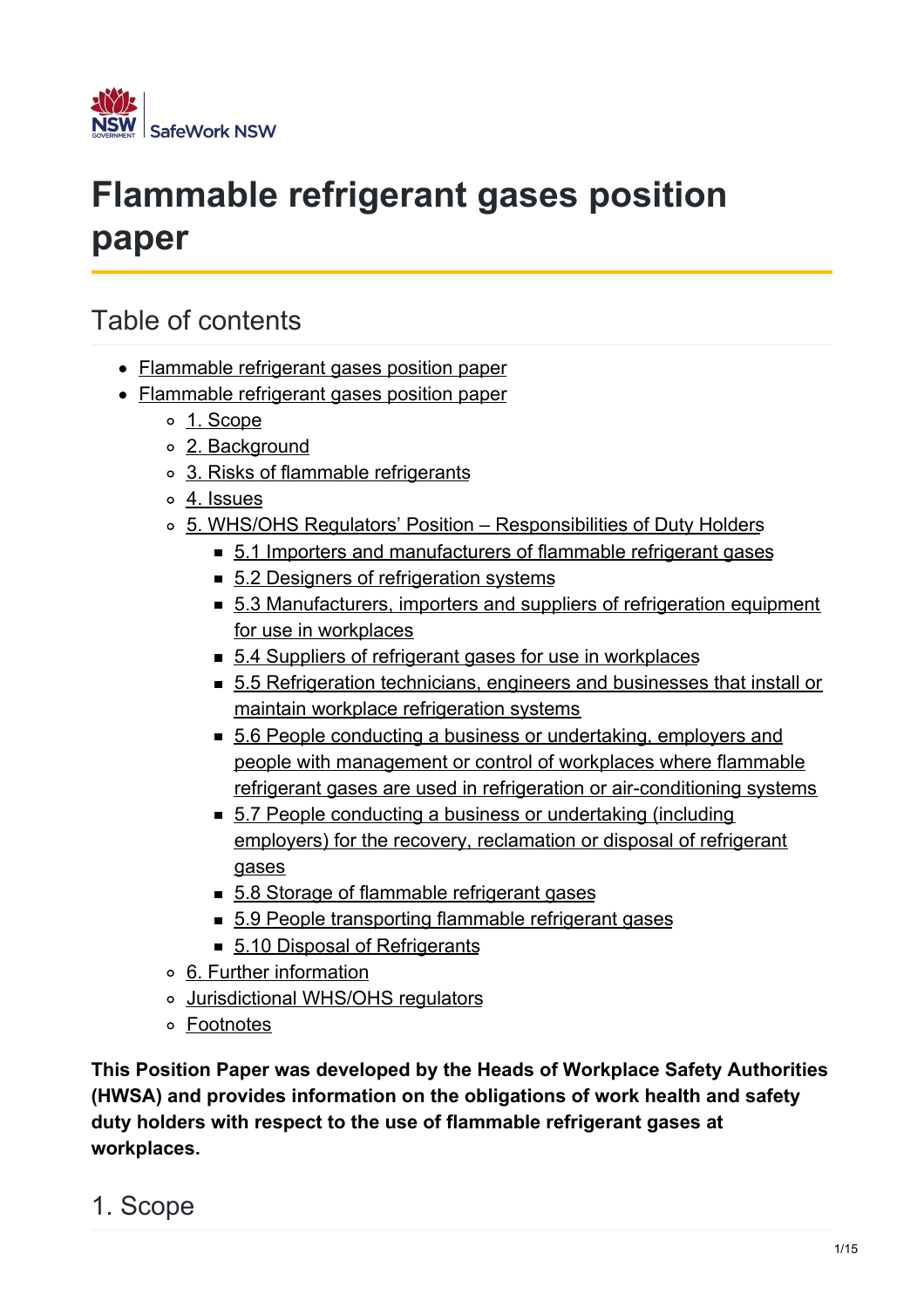This paper concerns refrigerant gases classified as Division 2.1 flammable gases under the Australian Dangerous Goods Code or classified as Flammable Gas Category 1 using the Globally Harmonized System (GHS). It covers general work health and safety / occupational health and safety (WHS/OHS) duties, however, readers should check their legislative responsibilities at the state/territory and Commonwealth level in relation to working with refrigerants.

It includes information on:

- the use of flammable refrigerant gases in stationary and mobile (vehicle) workplace environments (including fixed or portable plant);
- how to manage the risk of fire and explosion from refrigeration and airconditioning systems  $1$ containing flammable refrigerant gases and
- the storage and handling of flammable refrigerant gases.

This document does not address the transport of refrigerant gases. The application of WHS/OHS legislation in domestic environments is in scope only when work is being conducted; for example during installation or servicing of a domestic refrigeration system.

Whilst refrigerant gases may have one or more of a number of hazards (eg toxicity, irritant properties, flammability, environmental hazards) this paper focuses on the issue of flammability. The general duty of care provisions in the WHS/OHS legislation apply to all workplace hazards, including those not in the scope of this paper such as Flammable Gas Category 2 substances.

The term "**must**" is used where there is a WHS/OHS legislative duty. As this position paper applies broadly to various Australian jurisdictions, references to specific sections of the legislation are not provided and enquiries on this should be directed to the relevant regulator (Section 6).

## <span id="page-1-0"></span>2. Background

The use of flammable refrigerant gases, such as hydrocarbons, flammable hydrofluoroolefins (HFOs, eg R1234yf) and R32 has increased in recent years as organisations seek to minimise the use of ozone depleting gases and synthetic greenhouse gases with high global warming potential.

Ozone depleting substances and synthetic greenhouse gas refrigerant gases (fluorocarbons) are scheduled under the Commonwealth's Ozone Protection and Synthetic Greenhouse Gas Management Act 1989. All practitioners installing or working on systems that are designed to contain a fluorocarbon refrigerant **must** hold an appropriate licence granted under the Ozone Protection and Synthetic Greenhouse Gas Management Regulations 1995.

A licence under the Ozone Protection and Synthetic Greenhouse Gas Management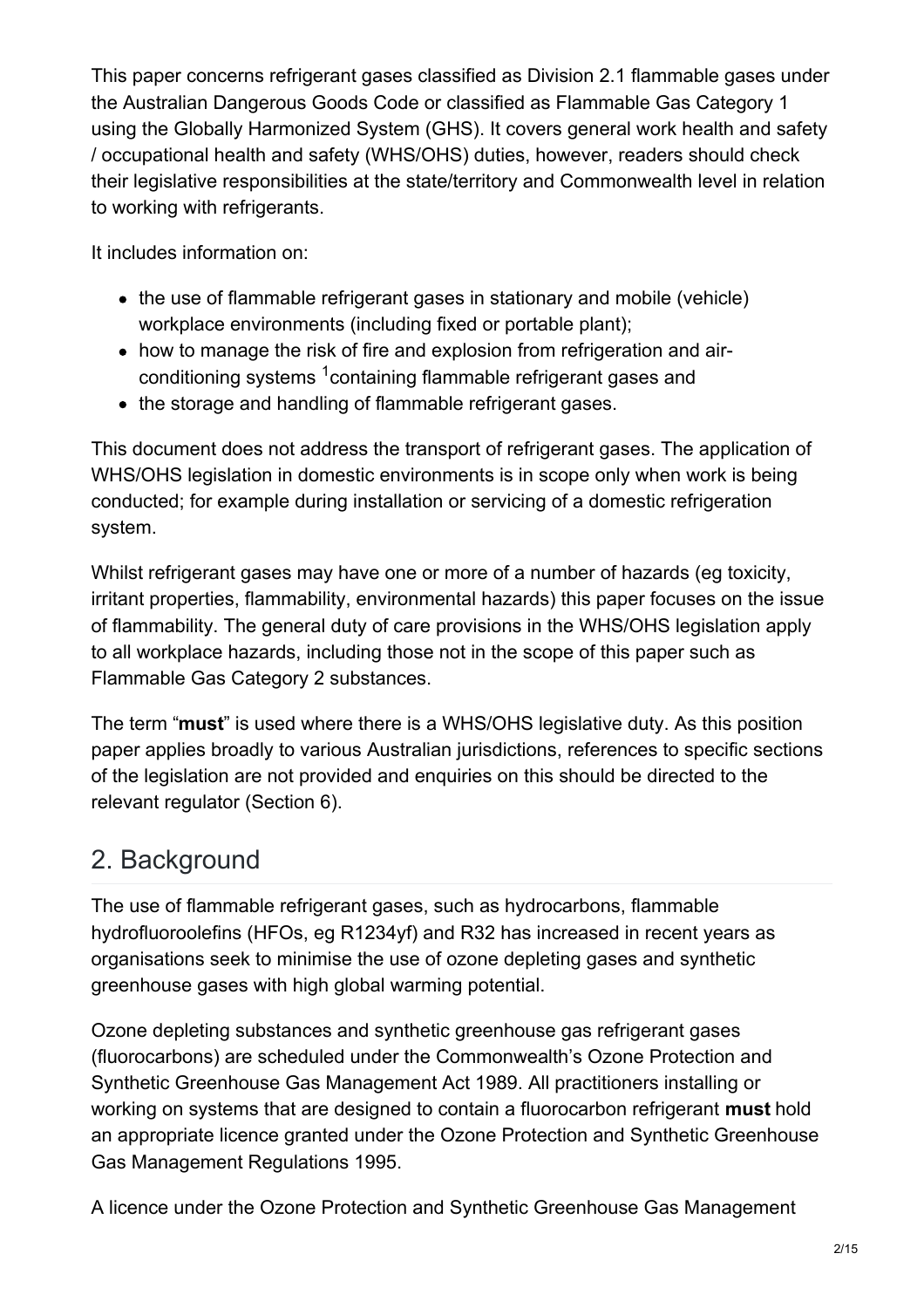Regulations 1995 is not required for the use of HFOs. The use of refrigerant gases other than those in the scope of the Commonwealth legislation does not require a licence in most jurisdictions.

Queensland requires individuals or businesses to have a licence to handle hydrocarbon refrigerant gases, however there is not a mandatory national licence for working with flammable refrigerant gases. There is a voluntary national accreditation scheme available for key refrigerants not covered by a national licence, including hydrocarbons and HFO 1234yf (refer to the Australian Refrigeration Council item in Section 6 for more information).

## <span id="page-2-0"></span>3. Risks of flammable refrigerants

As the use of flammable refrigerants is increasing, there is a need to ensure duty holders have access to consistent information on how to manage WHS/OHS risks associated with these substances.

Some recent workplace fire incidents concerning flammable refrigerant gases have directly contributed to injuries, deaths and damage to property globally, including in Australia and New Zealand. Combustion products of some refrigerants and mixtures are toxic, for example halogenated refrigerants release hydrogen fluoride or carbonyl dichloride (phosgene) in a fire. It should be noted that lubricant/refrigerant mixtures may be flammable even if the refrigerant is non-flammable (SafeWork NSW, 2016) and that combustion products of non-flammable halogenated refrigerants are also toxic.

Some refrigerants are a blend of gases, and some blends (called zeotropic blends) change in composition if leaks occur (due to different boiling points), which can lead to unpredictable hazard properties.

The use of mercaptan or other odourants to add a warning property to hydrocarbon refrigerants is declining, however may be required in some jurisdictions. When an odourant is used, it may become ineffective over time, depending on the design of the equipment. People should be aware that flammable refrigerant leaks may be odourless.

The WHS/OHS legislation includes broad duties for risk management. The measures taken to manage risk should be proportionate and appropriate to the level of risk. The law uses the term "so far as reasonably practicable" to ensure the general duties are applied at a level proportionate to the risk.

## <span id="page-2-1"></span>4. Issues

a) Compatibility of refrigerant gases with the refrigeration system - Refrigerant gases **must** be compatible with the refrigeration system. This determination**must** be made by a competent person<sup>2</sup>, who has experience in this matter and who may have undertaken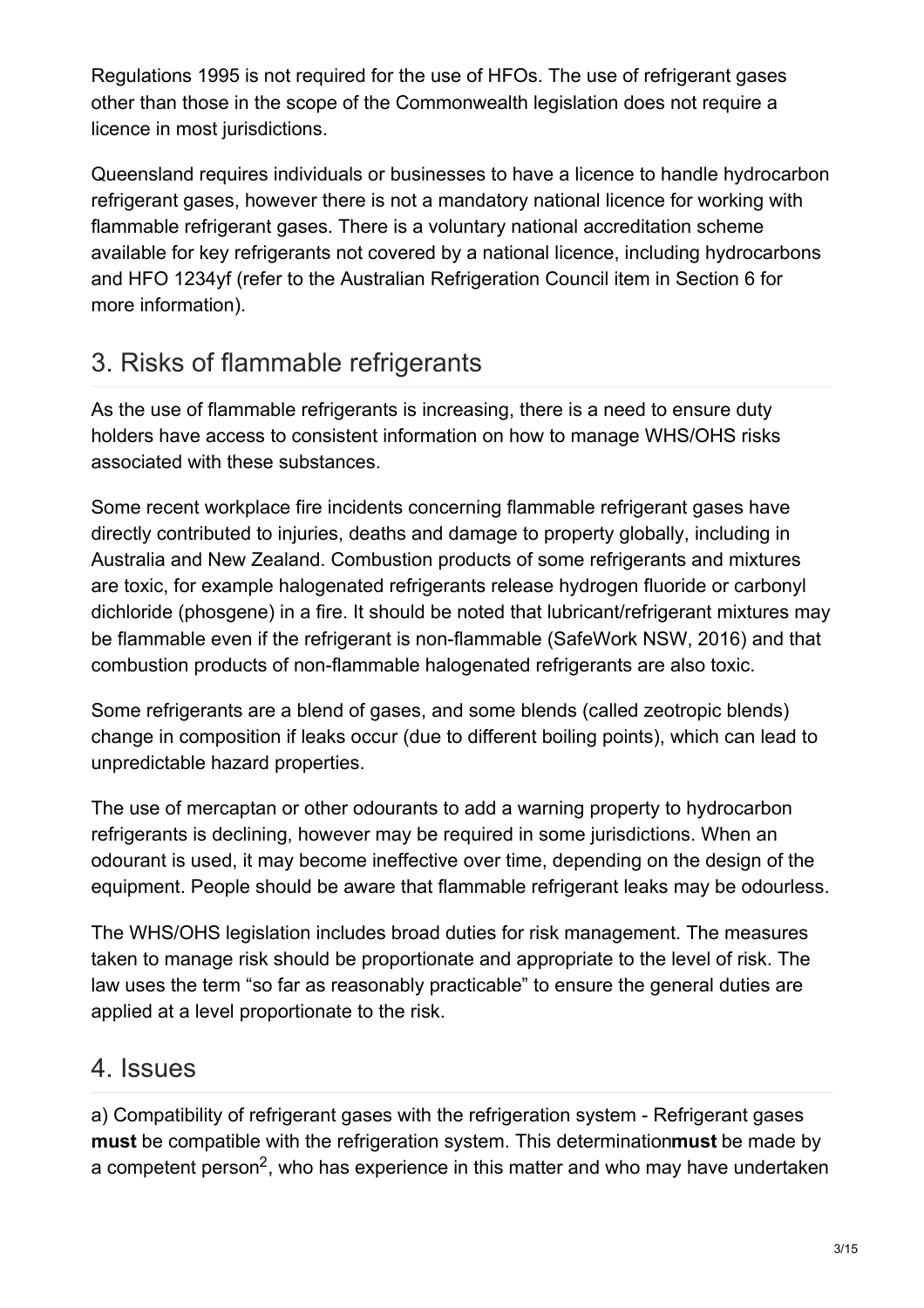relevant formal training. **A competent person is one who has acquired through training, qualifications or experience the knowledge and skills to conduct the task safely.**

Converting a refrigerant system to use an alternative refrigerant**must** only be conducted in accordance with advice from the original equipment manufacturer or a competent person. A refrigerant should only be used in equipment that is designed or re-designed for its use.

Topping up using different refrigerant gas types presents a safety risk for the worker as well as to those people who use that plant after the work has been completed. Systems should only be topped up with the same refrigerant as is in the system.

b) Communication and provision of information - Refrigeration systems**must** be clearly labelled as to the refrigerant in use. Labelling may be supplemented by signage, placards and documentation. This is essential for the safety of refrigeration technicians as they may not have gas detection/identification equipment (however such equipment is strongly recommended).

There is a lack of information in relation to which workplaces use flammable refrigerants and the quantities used, placing reliance on duty holders to have effective communication systems (for example, systems to inform emergency services organisations).

c) Fire and explosion risks - There should be systems in place to reduce fire and explosion risks and manage potential hazardous atmospheres where flammable refrigerants are in use, appropriate to the risks.

d) Worker competency - All people with WHS/OHS duties in relation to flammable refrigerant gases **must** be competent to conduct that role safely. The required level of training, qualifications and/or experience to conduct a task will depend on the complexity of the task and the associated hazards. Duty holders should ensure that systems are in place to select workers, including contractors, with appropriate competencies, or to ensure appropriate training is provided to such workers.

e) Compliance concerns - Current levels of WHS/OHS compliance are inadequate in some cases, and this could lead to adverse outcomes such as fire, injuries or fatalities.

## <span id="page-3-0"></span>5. WHS/OHS Regulators' Position – Responsibilities of Duty **Holders**

#### <span id="page-3-1"></span>5.1 Importers and manufacturers of flammable refrigerant gases

a) Importers and manufacturers of flammable refrigerant gases**must** classify the substance in accordance with the GHS<sup>3</sup>. For guidance, refer to the Safe Work Australia (SWA) publication *Guidance on the Classification of Hazardous Chemicals under the*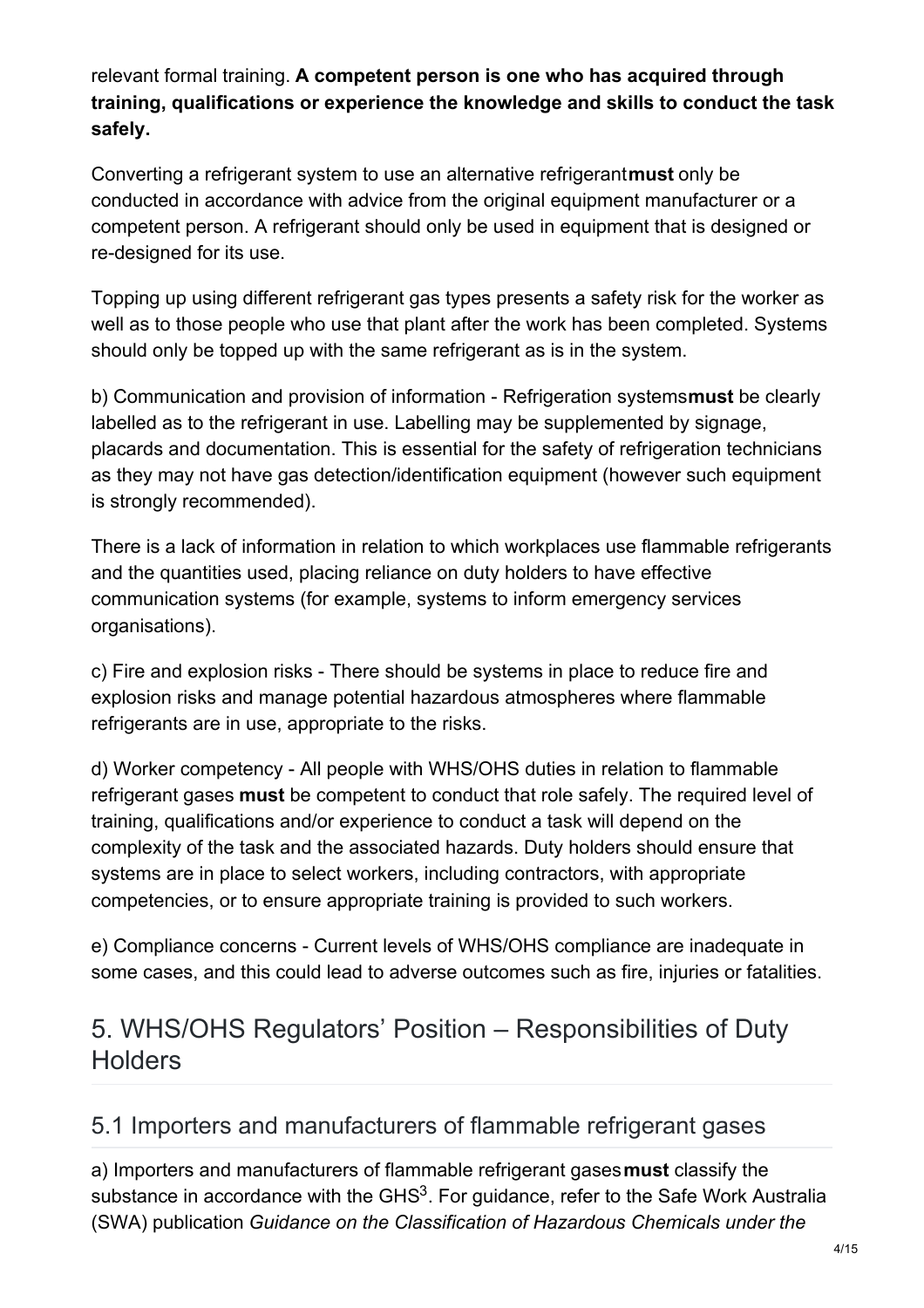#### *Work Health and Safety Regulations.*

b) Where a refrigerant gas is classified as a hazardous chemical (including a flammability hazard), the importer and manufacturer **must** prepare a compliant Safety Data Sheet (SDS) and label. Refer to the model SWA Codes of Practice Preparation of Safety Data Sheets for Hazardous Chemicals and Labelling of Workplace Hazardous Chemicals for detailed requirements.

c) Importers and manufacturers of refrigerant gases may also classify the products in terms of flammability and toxicity using *AS/NZS ISO 817:2016 Refrigerants – Designation and safety classification*. This is not mandatory under WHS/OHS legislation; however these classifications can be considered additional information and included on the SDS and label.

d) The importer and the manufacturer of a refrigerant gas that is a hazardous chemical **must** ensure that the product is correctly packed, which for flammable gases or gases under pressure, requires compliance with the Australian Dangerous Goods Code (ADG Code).

#### <span id="page-4-0"></span>5.2 Designers of refrigeration systems

a) Designers of refrigeration systems**must** eliminate risks associated with the system so far as is reasonably practicable. Where risks cannot be eliminated, they **must** be minimised as far as is reasonably practicable. This includes risks to people who install, maintain, construct, dispose of or use the system, and those in the vicinity of the system at a workplace.

b) Designers of refrigeration systems should refer to the relevant Standards (see Section 6) for information on design measures to prevent the release of refrigerants and other controls.

c) Designers of mobile, portable or stationary refrigeration systems that use or are compatible for use with flammable refrigerants **must** control any flammability hazards and risks and any other hazards or risks associated with the refrigerant. Designers should have relevant experience and training, including accredited courses run by registered training institutes or equivalent where available, for example:

- UEENEEJ177A Design hydrocarbon refrigerated systems.
- UEENEEM052A Classify hazardous area Gas atmospheres
- UEENEJ174A Apply safety awareness and legal requirements for hydrocarbon refrigerants
- UNEENEEJ108A Recover, pressure test, evacuate, charge and leak test refrigerants

Designers of complex refrigeration systems may hold relevant tertiary qualifications.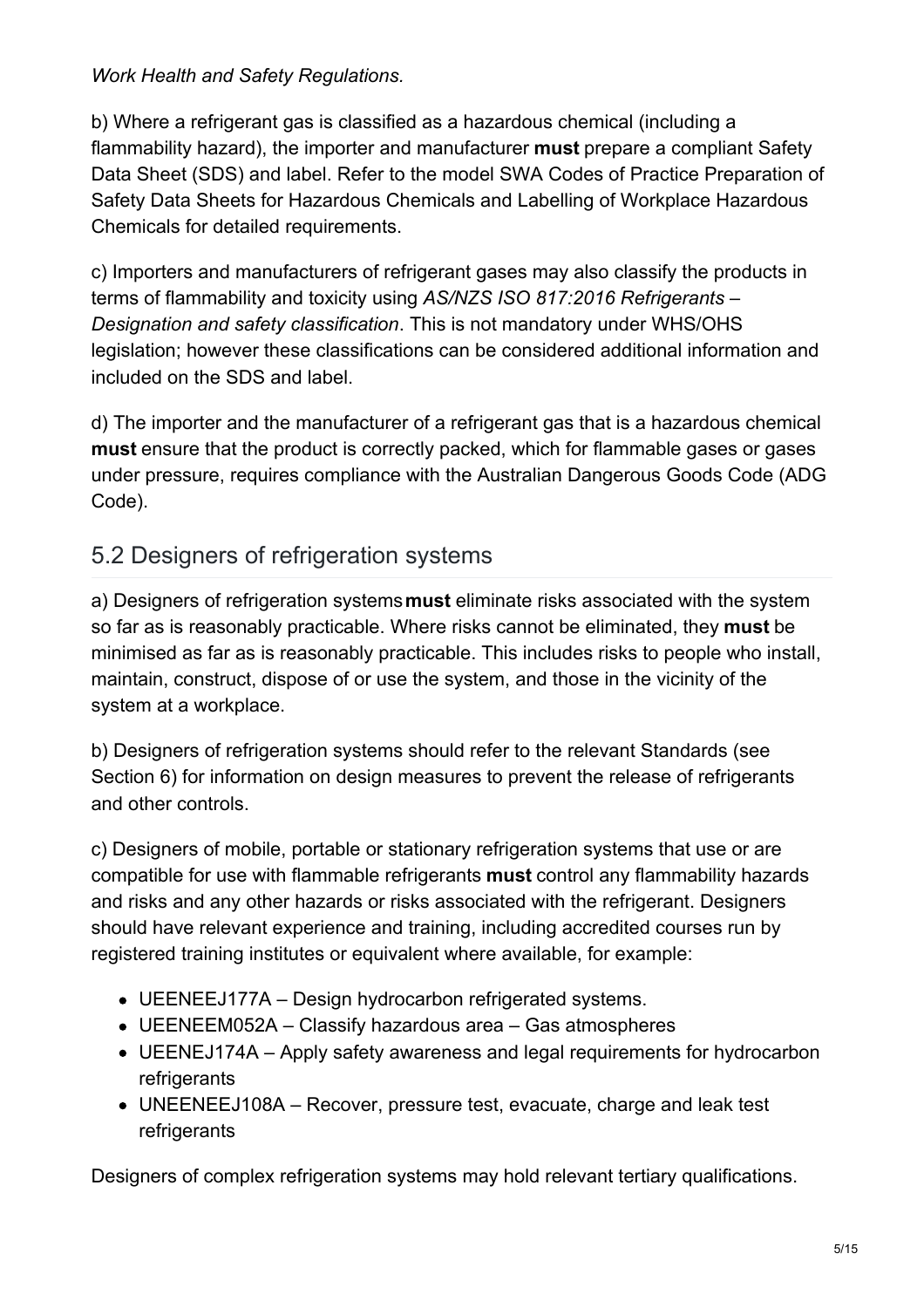d) Flammable refrigerants may be odourised to aid in their detection.**Note:** Odourants may fade with time in some circumstances.

e) The refrigerant gas quantity (charge size)**must** be appropriate to the room or enclosure size and use. Refrigerant gases and gas blends, which contain one or more flammable refrigerants, **must** have a charge limit equal to the lowest charge limit applicable to any constituent. See AS/NZS 5149.1 for more information on charge limits.

f) Gas detection equipment should be installed to detect leaks from larger stationary direct systems (where a rupture or leak would cause refrigerant release to an occupied space), eg machinery rooms or cold rooms. It is also recommended that where practicable, stationary air conditioning equipment using flammable refrigerants should use a flammable gas detector alarm system for the air leaving the cooling coil. Gas detection equipment should also be considered for smaller systems where a flammable refrigerant release could result in a flammable atmosphere, such as where the room is small. Such gas detection systems can be interlocked to shut down the system in the event of a leak if this is appropriate for the system. More information is available in AS/NZS 5149.

g) Designers of refrigeration systems should provide the following information to people who use, store, construct or maintain the system at a workplace:

- Specify one or more refrigerants which are compatible with the system;
- Any areas classified as hazardous areas in terms of fire risk as far as practicable (including documentation as per AS/NZS 60079 where the application is in the scope of that standard); and
- Instructions on the safe use and maintenance of the system.

h) Refrigeration systems **must** include labelling or signage specifying the refrigerant used and any hazards associated with that refrigerant. Refer to jurisdictional legislation for specific labelling or signage requirements.

#### <span id="page-5-0"></span>5.3 Manufacturers, importers and suppliers of refrigeration equipment for use in workplaces

a) Manufacturers, importers and suppliers of refrigeration equipment**must** eliminate risks associated with the system so far as is reasonably practicable. Where risks cannot be eliminated, they **must** be minimised as far as is reasonably practicable. This includes risks to people who install, maintain, dispose of or use the system, and those in the vicinity of the system at a workplace.

b) Manufacturers, importers and suppliers of refrigeration systems**must** provide adequate information to clients in relation to the refrigeration system, its potential hazards, and instructions for safe installation and use. Details of the type of information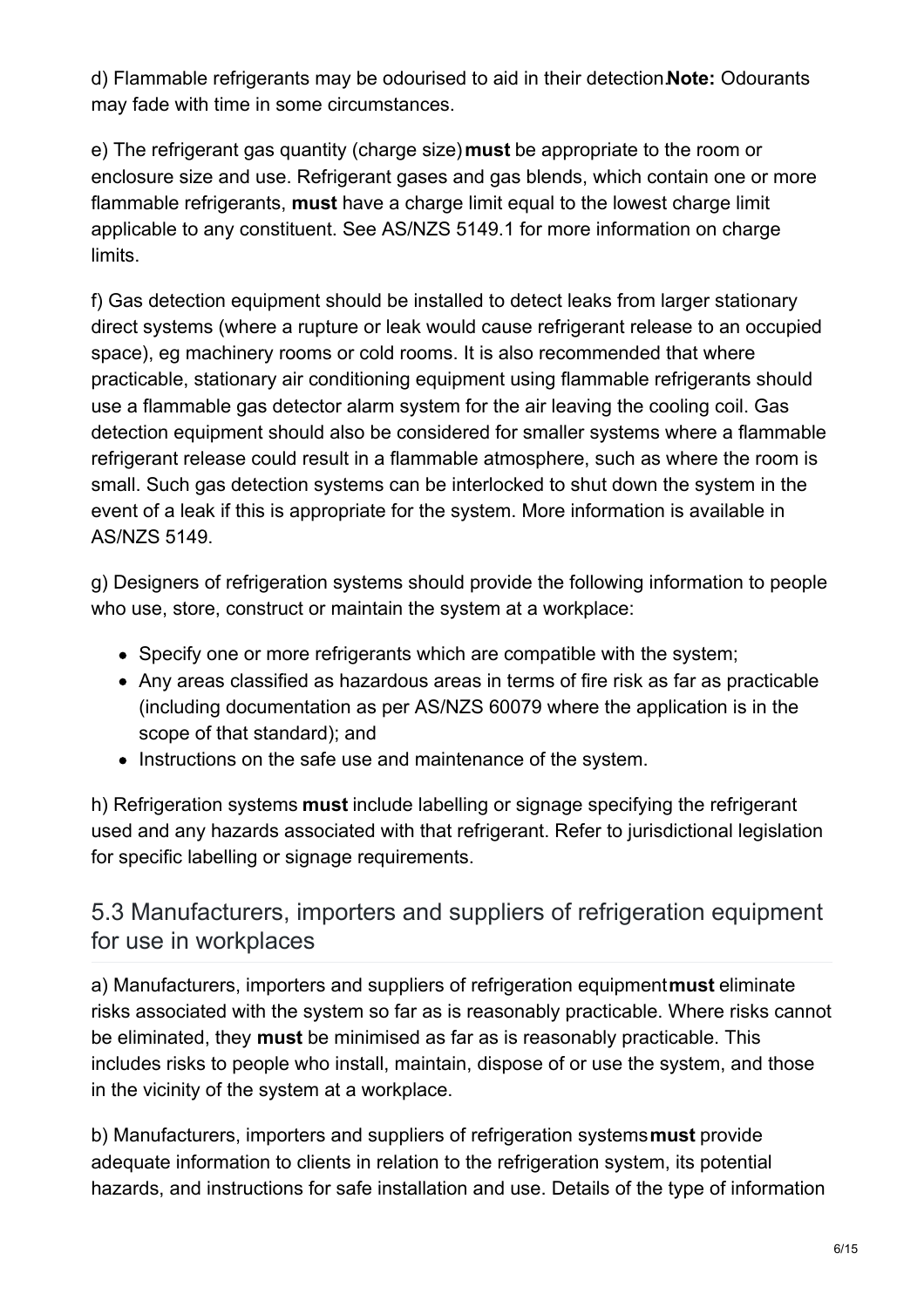to provide are available in AS/NZS 5149.2 (Section 5.4) and other applicable standards (eg the AS/NZS 60335 series covering vending machines, refrigerators, freezers, dryers, commercial refrigerating appliances, air conditioning and heat pumps).

c) Manufacturers, importers and suppliers of refrigeration systems for use in workplaces should have relevant experience and training, including completing relevant units of competency or equivalent, for example:

UEENEEJ174A – Apply safety awareness and legal requirements for hydrocarbon refrigerants

### <span id="page-6-0"></span>5.4 Suppliers of refrigerant gases for use in workplaces

a) Suppliers of refrigerant gases **must** eliminate risks associated with the intended use, storage and disposal of the substance, so far as reasonably practicable. Where risks cannot be eliminated, they **must** be reduced as far as is reasonably practicable. This includes risks to people who use the gas, maintain the refrigeration system, or dispose of the gas, and those in the vicinity of the refrigeration system or gas storage area at a workplace.

b) Suppliers **must** provide adequate information to clients in relation to the refrigerant gas, covering potential hazards and instructions for safe use.

c) Suppliers of hazardous chemicals**must** provide compliant SDS and ensure the supplied product is correctly packed and labelled.

#### <span id="page-6-1"></span>5.5 Refrigeration technicians, engineers and businesses that install or maintain workplace refrigeration systems

a) The installer of a stationary or mobile workplace refrigeration system**must** eliminate risks associated with the system, so far as reasonably practicable. Where risks cannot be eliminated, they **must** be minimised as far as is reasonably practicable. This includes risks to people who install, maintain, dispose of or use the system, and those in the vicinity of the system at a workplace.

b) Businesses that install or maintain refrigeration systems**must** ensure the refrigerant is compatible with the system, and that this compatibility is documented. For example, the specifications for the system should document the compatible refrigerant/s.

c) Where an alternative refrigerant is being considered, the compatibility of this refrigerant with the system **must** be assessed and documented by a competent person prior to the substitution. A person changing a refrigerant to a more flammable refrigerant takes on a role similar to that of a designer of a refrigeration system. For example, for a fixed system a refrigeration engineer **must** assess the suitability of the system for use with the alternative refrigerant, and ensure compliance with relevant standards including AS/NZS 5149, and the AS/NZS 3000 and other electrical standards.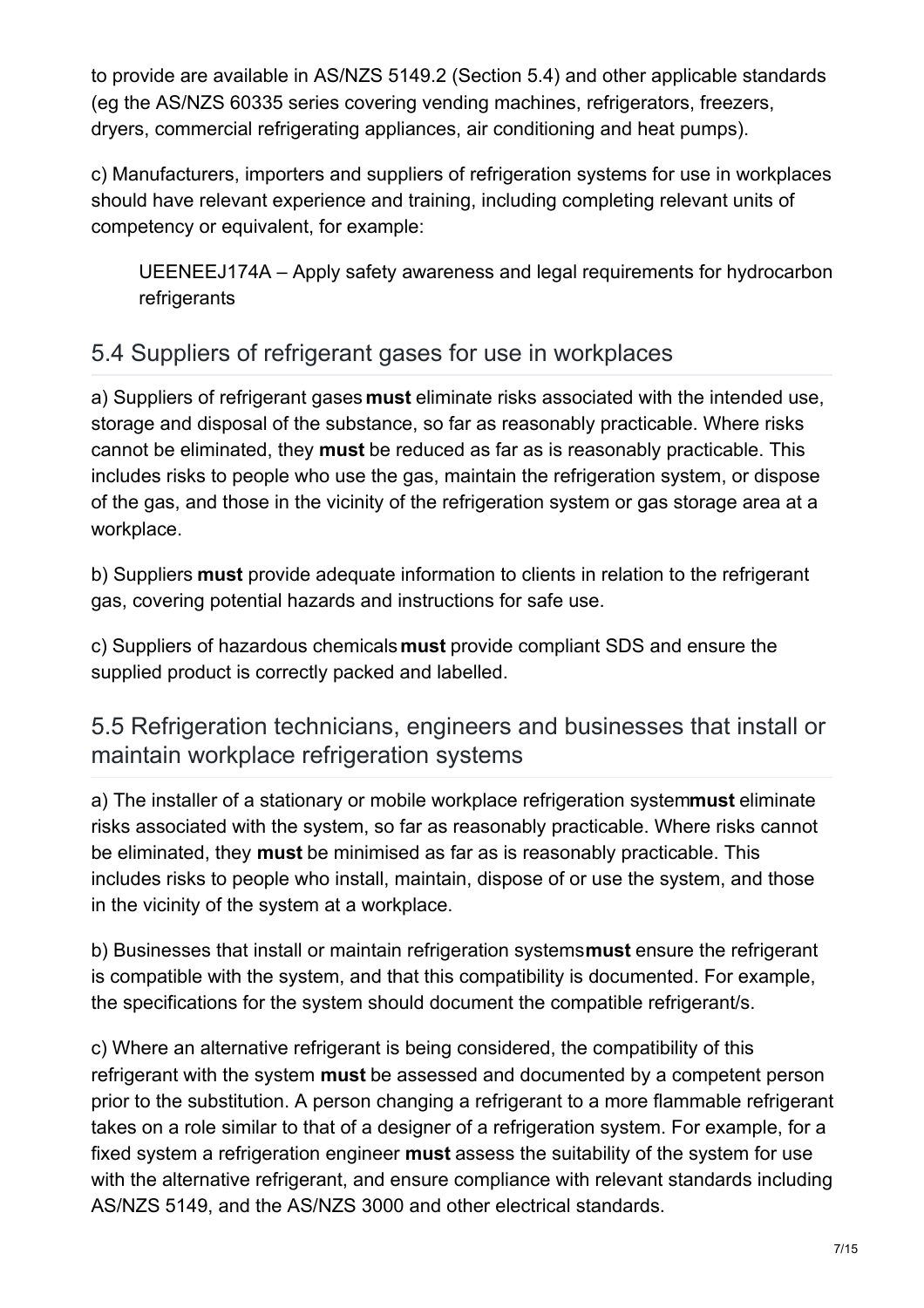d) Where the system falls under the scope of AS/NZS 3000 (the "Wiring Rules") generally and specifically Clause 7.7 "Hazardous Areas (Explosive Gas or Combustible Dusts)" and compliance with AS/NZS 3000 is mandatory via the applicable jurisdiction's electrical regulations, the person in control of the installation **must** classify the hazardous areas in accordance with Clause 7.7 (which invokes the hazardous area standard AN/NZS 60079.10.1). As a guide, most large fixed systems using flammable refrigerants in most jurisdictions **must** comply with these requirements.

e) If plant such as registerable pressure vessels is involved, re-registration by the WHS/OHS regulator may be required.

f) The business operating the workplace or vehicle should also be consulted prior to a refrigerant substitution and should approve the substitution prior to it proceeding. In the absence of written confirmation from a competent person on the suitability of an alternative refrigerant, the alternative refrigerant **must** not be used.

g) Systems for leak detection and emergency management**must** be suited to the refrigerant and proportionate to the risks. Further information is provided in AS/NZS 5149.

h) Technicians **must** be provided with information and training on the hazards and safe use of the specific refrigerants they use or are likely to encounter in their work. The employer of a refrigeration technician has a duty to ensure the technician has been informed and trained so far as practicable to manage risks to health and safety.

i) Refrigeration technicians **must** be competent to manage any foreseeable hazard (including a flammability hazard) during installation or maintenance work. They should have relevant experience and training, and where flammable refrigerants are or may be used, this should include relevant units of competency or equivalent, for example:

- UEENEEJ174A Apply safety awareness and legal requirements for hydrocarbon refrigerants
- UEENEEJ175A Service and repair self-contained hydrocarbon air conditioning and refrigeration systems
- UEENEEJ176A Install and commission hydrocarbon refrigeration systems, components and associated equipment
- UEENEEJ177A Design hydrocarbon refrigerated systems (where applicable).

Installers of complex refrigeration systems may hold relevant tertiary qualifications.

There is a voluntary national accreditation scheme available to assist refrigeration technicians to upskill in relation to key refrigerants not covered by a national licence, including hydrocarbons and HFO 1234yf (refer to the Australian Refrigeration Council item in Section 6 for more information).

Guidance in relation to vehicle air-conditioning is available in the Department of the Environment, Water, Heritage and the Arts (DEWHA) Code of Practice Control of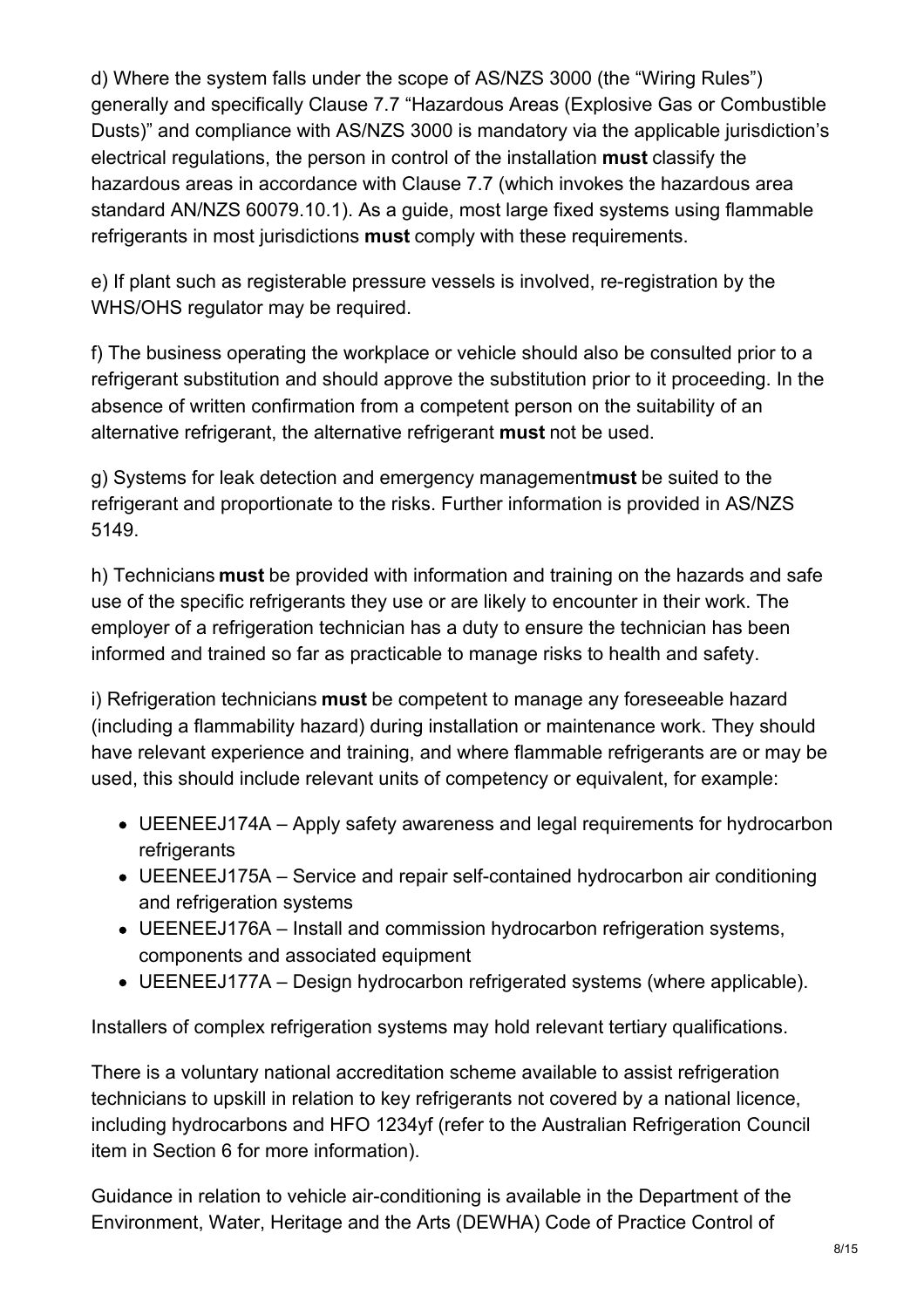refrigerant gases during manufacture, installation, servicing or de-commissioning of motor vehicle air-conditioners. The current edition does not cover flammable refrigerants. [**Note**: Any person who handles refrigerant gases containing scheduled ozone depleting substances or synthetic greenhouse gases, or carries out work on refrigeration and air conditioning equipment containing these gases, **must** hold a national Refrigerant Handling Licence under the Ozone Protection and Synthetic Greenhouse Gas management Regulations 1995].

j) Businesses employing refrigeration technicians should develop safe work procedures for working with flammable refrigerants. For example, safe work procedures should include matters such as:

i. Confirming the type of refrigerant present.

ii. Do not top up a refrigeration system without first checking for and fixing any leaks.

iii. Only use electrical equipment that is rated for hazardous area use (eg flame-proof or intrinsically safe) near sources of flammable refrigerant (where there may be a leak or release). The hazardous area classification document (see also 5.5 d) developed in accordance with AS 60079.14 provides specific requirements, for example on the use of electrical equipment suitable for use in the hazardous area.

iv. Whenever a flammable refrigerant is placed in a vehicle air-conditioning system, affix a label in a prominent place in the engine bay to make it clear what refrigerant is used, and how much is used. It should incorporate a flammable gas (Division 2.1) class label or GHS pictogram. Refer also to the DEWHA Code of Practice *Control of refrigerant gases during manufacture, installation, servicing or de-commissioning of motor vehicle air-conditioners.*

v. Information **must** be provided whenever a flammable refrigerant is used in a stationary system, including appropriate labelling and/or signage. Placards may be required depending on quantities. The system owner **must** be provided with the SDS for the substance and provision should be made for leak detection and emergency management on a risk basis.

vi. For jurisdictions using WHS legislation, it should be noted that Regulation 51 of the model WHS regulations requires a person conducting a business or undertaking at a workplace to manage risks to health and safety from a hazardous atmosphere at the workplace, where a hazardous atmosphere includes atmospheres with flammable gases at more than 5% lower explosive limit (LEL). Management of such atmospheres and associated risk control measures may be achieved by following recognised industry standards, such as AS/NZS 5149 and AS/NZS 60079.10 within their scope of application.

k) Businesses installing or maintaining refrigeration systems should consider the purchase of portable gas detection and identification systems. **Note**: these systems rely on regular maintenance and calibration and operator training and results may be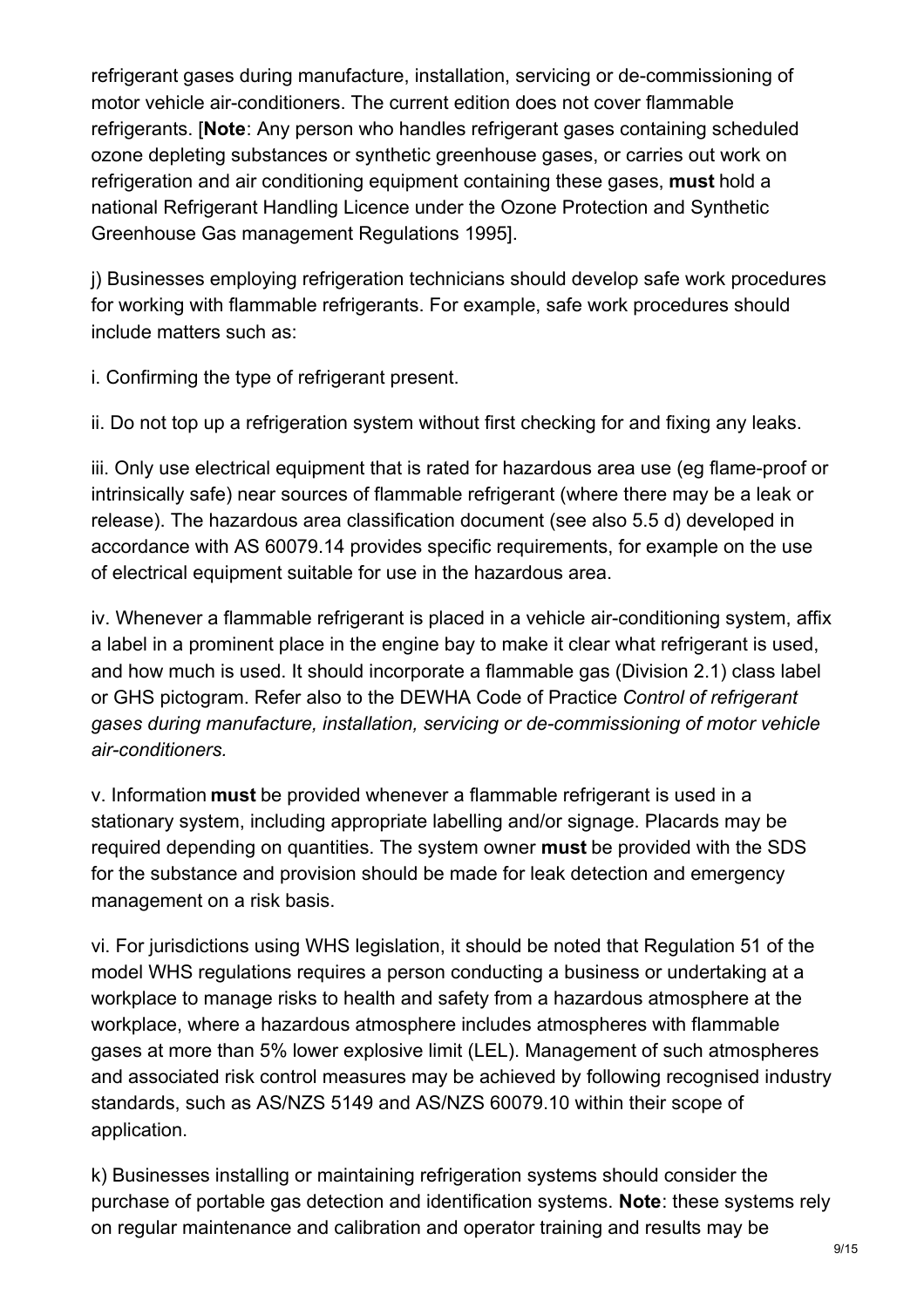affected by environmental factors. Alternatively, portable gas detection and identification equipment may be hired, or safe work methods that minimise risks from all potential refrigerant hazards so far as is reasonably practicable may be developed and implemented.

l) Certification, inspection and maintenance records should be available for apparatus used in hazardous areas. These records should include the suitability of the equipment for hazardous areas, details of all inspection/maintenance and the details of the competent person who conducted the inspection/maintenance.

m) In Queensland, a licence is required for handling hydrocarbon refrigerant gases. Contact your regulator for more information.

<span id="page-9-0"></span>5.6 People conducting a business or undertaking, employers and people with management or control of workplaces where flammable refrigerant gases are used in refrigeration or air-conditioning systems

a) The person conducting a business or undertaking (PCBU) $^\text{4}$  involved in the storage or handling of hazardous chemicals **must** eliminate risks associated with this storage or handling so far as reasonably practicable.

Where risks cannot be eliminated, they**must** be minimised as far as is reasonably practicable. This includes risks to people who install, maintain, dispose of or use the system, and those in the vicinity of the system at a workplace. Minimising risks as far as is reasonably practicable means that more controls will be required for larger or higher risk refrigeration systems (eg commercial cool room) compared with small, low risk refrigeration systems (eg domestic type refrigerator).

b) PCBUs **must** ensure that only competent workers work on air-conditioners and other refrigeration systems, particularly those containing flammable refrigerants. Examples of suitable units of competency include:

- UEENEEJ174A Apply safety awareness and legal requirements for hydrocarbon refrigerants
- UEENEEJ175A Service and repair self-contained hydrocarbon air conditioning and refrigeration systems
- UEENEEJ176A Install and commission hydrocarbon refrigeration systems, components and associated equipment
- UEENEEJ177A Design hydrocarbon refrigerated systems.

[**Note**: Any person who handles prescribed refrigerant gases or carries out work on refrigeration and air conditioning equipment which may contain prescribed gases **must** hold a national Refrigerant Handling Licence under the Ozone Protection and Synthetic Greenhouse Gas Management Regulations 1995.]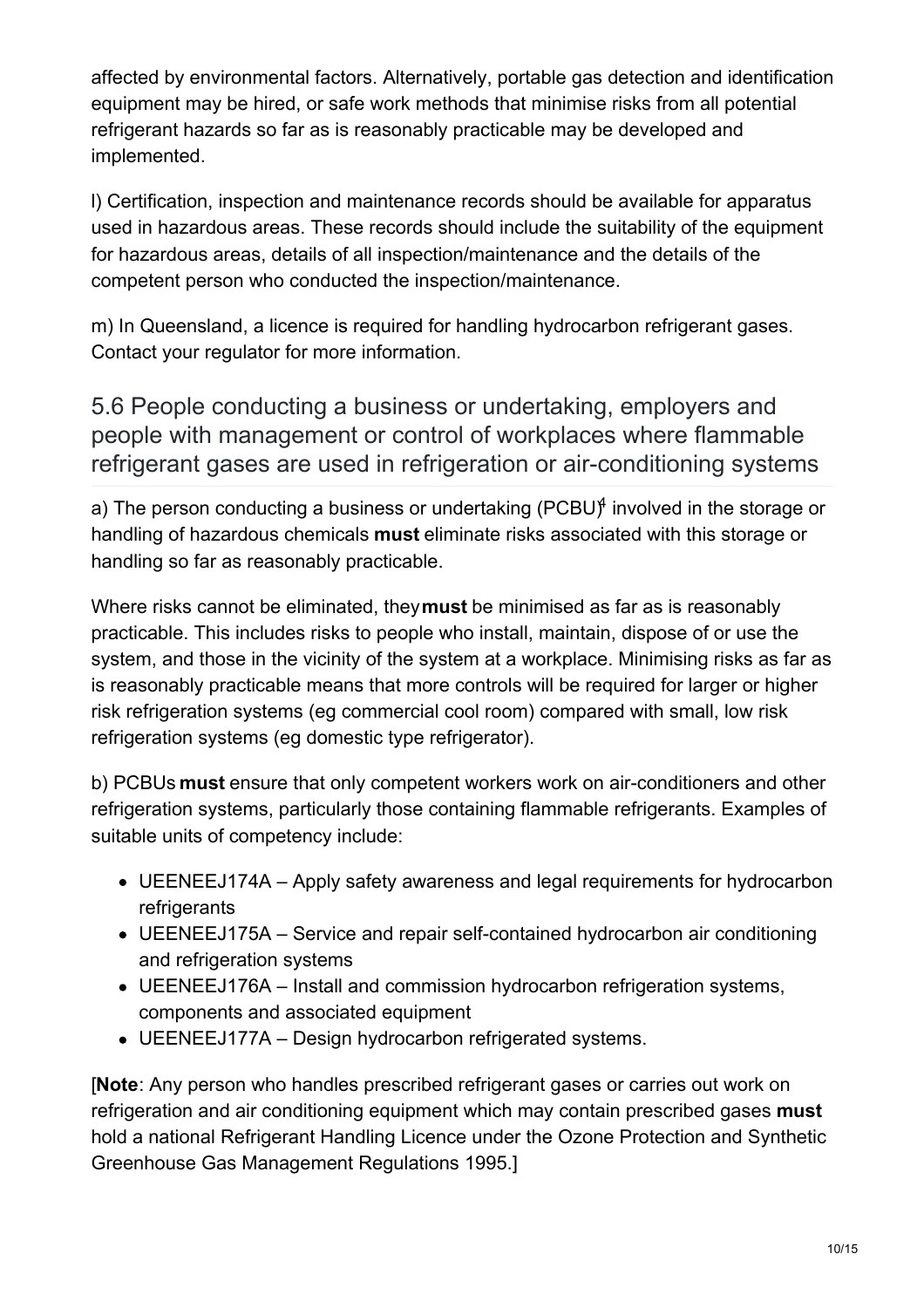Tertiary qualifications may be appropriate for persons conducting complex work with air conditioning and refrigeration systems.

c) Workers **must** be provided with information and training on the hazards and safe use of the specific refrigerants to which they could be exposed.

d) Gas detection equipment should be installed to manage the risk of leaks from larger systems.

e) Before using flammable refrigerants as a substitute to re-gas a refrigeration system designed for less flammable refrigerants, the PCBU **must** obtain written advice from a competent person (preferably the system's designer, manufacturer or supplier) on the suitability of the specific refrigerant for the system and the safety controls or system modifications required.

f) The PCBU should have systems in place to ensure that if a system needs additional refrigerant, the same type as is in the system should be used, to avoid creating a refrigerant mixture with unknown hazards.

g) The PCBU should implement a preventative maintenance program for the refrigeration system in accordance with the manufacturer's instructions or to an equivalent standard, and should ensure maintenance and inspection records are kept.

h) The PCBU **must** use information from the designer of the refrigeration system to identify hazardous areas, and ensure safe systems of work (eg hot work permits) are in place for hazardous areas.

4 Including an employer or a person with management or control of a workplace

i) If using a flammable refrigerant in a mobile system, the system should be labelled in a prominent place such as the engine bay to make it clear what refrigerant is used, and how much is used (charge size). The label should incorporate a flammable gas (Division 2.1) class label or GHS pictogram.

j) Adequate information **must** be provided whenever a flammable refrigerant is used in a stationary system, including appropriate labelling and signage. Placarding may be required depending upon quantities. The PCBU **must** obtain the SDS for the refrigerant, include it in the hazardous chemicals register and make it available to workers who may be exposed to the substance; and provision **must** be made for emergency management.

k) The PCBU may require placards and manifests and in some jurisdictions may need to notify the regulator of the use of the refrigerant, depending on the hazard classification and quantity of the refrigerant.

l) The PCBU should check conditions of equipment warranties and insurance policies prior to using alternative refrigerants, including whether the use of an alternative refrigerant should be disclosed to the insurer.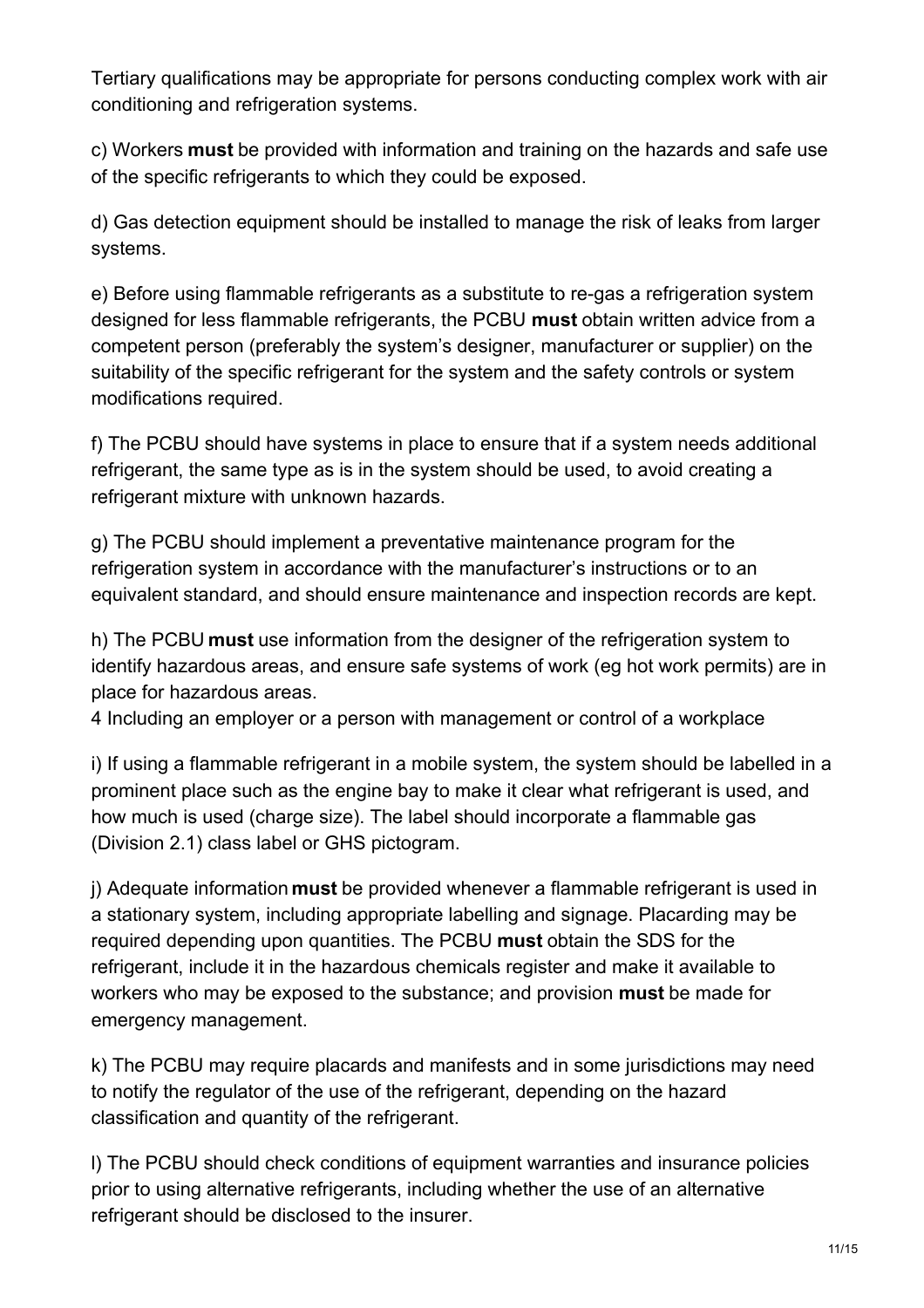<span id="page-11-0"></span>5.7 People conducting a business or undertaking (including employers) for the recovery, reclamation or disposal of refrigerant gases

a) PCBUs involved in the recovery, reclamation or disposal of hazardous chemicals **must** eliminate risks associated with this work so far as reasonably practicable. Where risks cannot be eliminated, they must be minimised as far as is reasonably practicable. This includes risks to people who conduct the work or others in the vicinity of the work.

b) PCBUs **must** ensure that only competent workers handle flammable refrigerants. Depending on the nature of the work and the specific refrigerants, examples of suitable units of competency include:

- UEENEEJ174A Apply safety awareness and legal requirements for hydrocarbon refrigerants
- UEENEEJ175A Service and repair self-contained hydrocarbon air conditioning and refrigeration systems

[**Note:** Any person who handles prescribed refrigerant gases or carries out work on refrigeration and air conditioning equipment which may contain these gases **must** hold a national Refrigerant Handling Licence under the Ozone protection and Synthetic Greenhouse Gas Management Regulations 1995.]

c) Workers undertaking recovery, reclamation or disposal activities**must** be provided with information and training on the hazards and safe handling of the specific refrigerants they handle.

d) Businesses reclaiming or disposing of refrigerants

should use appropriate gas detection and identification systems.**Note**: these systems rely on regular maintenance and calibration and on operator training and results may be affected by environmental factors.

e) PCBUs involved in the recovery, reclamation or disposal of refrigerant gases should ensure there is a procedure in place to identify the refrigerant, and a safe disposal procedure appropriate to each type of refrigerant.

f) It is an offence to discharge ozone depleting substances and synthetic greenhouse gases to the atmosphere whether in a mixture with other gases or not.

g) It is good practice to recover all synthetic refrigerants, including those for which recovery is not mandatory, for example R1234yf.

h) PCBUs should have recovery units and cylinders suitably rated and labelled for refrigerants likely to be encountered.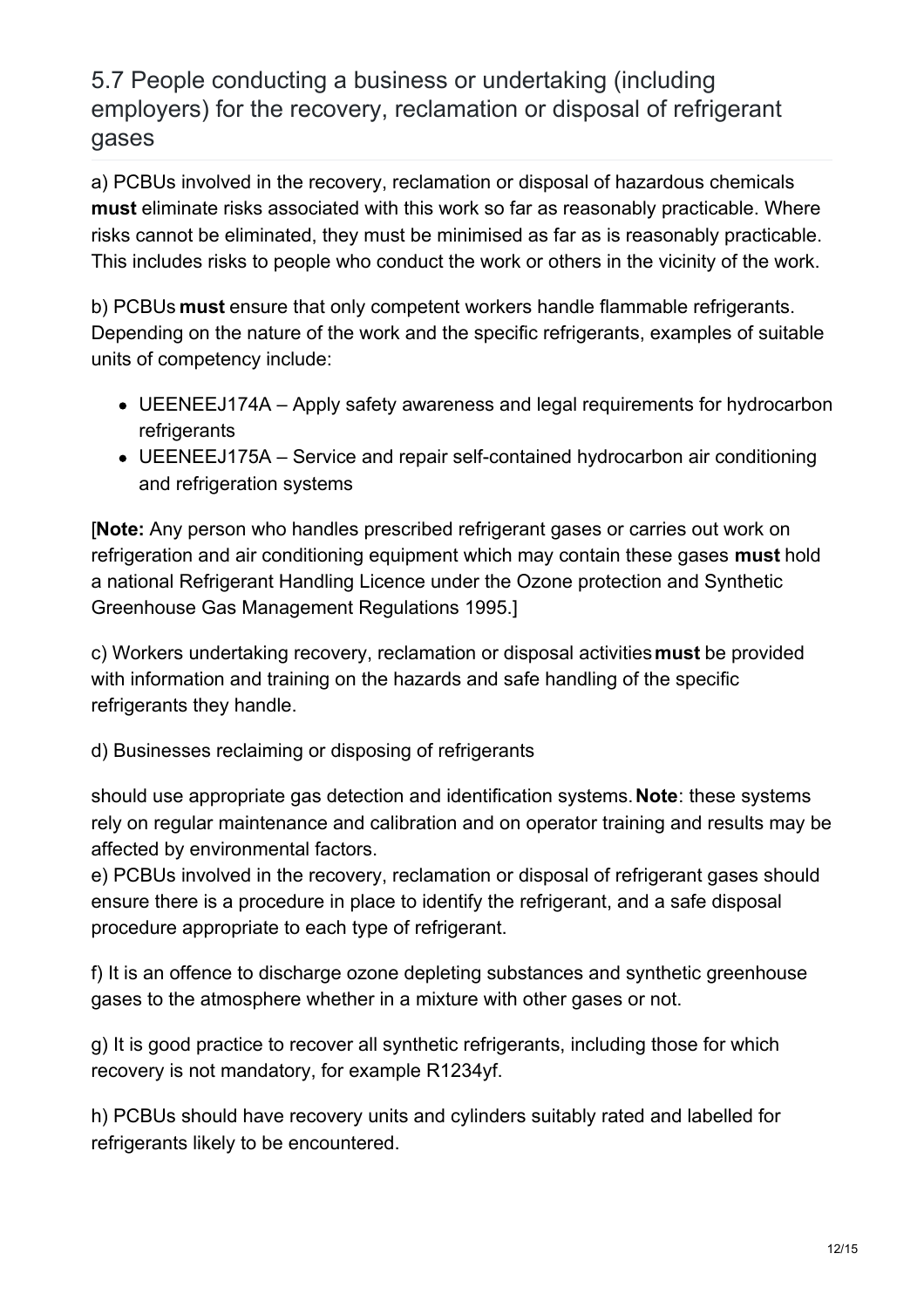i) PCBUs involved in recovery, reclamation or disposal of refrigerant gases should refer to relevant standards and guides for information on requirements under other legislation.

## <span id="page-12-0"></span>5.8 Storage of flammable refrigerant gases

Flammable gases should be stored in accordance with relevant standards, including AS/NZS 4332 Storage of gases in cylinders and for LPG, AS/NZS 1596 The storage and handling of LP gas.

## <span id="page-12-1"></span>5.9 People transporting flammable refrigerant gases

This position paper does not address transport of refrigerant gases, which is covered by jurisdictional Dangerous Goods (Transport) legislation in most states and territories. In most jurisdictions, the requirements of the Australian Dangerous Goods (ADG) Code apply to the transport of flammable refrigerant gases.

## <span id="page-12-2"></span>5.10 Disposal of Refrigerants

Businesses have an obligation to send scheduled refrigerants for disposal to the holder of a refrigeration trading authorisation or to the operator of a refrigerant destruction facility. This includes mixtures of flammable and scheduled gases. Refer to the Ozone protection and Synthetic Greenhouse Gas management Regulations 1995 for further information.

## <span id="page-12-3"></span>6. Further information

- Australian Institute of Refrigeration, Air Conditioning and Heating (AIRAH). (2013). *Flammable [Refrigerants](http://www.airah.org.au/ItemDetail?iProductCode=FRSG BOOKLET&Category=DAMANUALS&WebsiteKey=31502b89-5f68-472f-b0e9-cee374551e18) Safety Guide* (Scope: applies to stationary applications)
- Australian Institute of Refrigeration, Air Conditioning and Heating (AIRAH). (2007). *[Refrigerant](http://www.airah.org.au/Content_Files/TechnicalPublications/ANZ-RHCOP2007-Part2.pdf) handling code of practice 2007: Part 2 – Systems other than selfcontained low charge systems*
- Australian Institute of Refrigeration, Air Conditioning and Heating (AIRAH). (2013) *Discussion paper – Transition to [low-emissions](http://www.airah.org.au/Content_Files/PRIME/AIRAH_Transition_to_low_emission_HVACR_Issues_and_solutions.pdf) HVAC&R: Issues and solutions*
- Australian Institute of Refrigeration, Air Conditioning and Heating training courses: [www.airah.org.au](http://www.airah.org.au/)
- Australian Refrigeration Council (ARC)*[Accreditation](https://www.arcltd.org.au/green-scheme-accreditation/) Scheme for Technicians*
- COAG National Licencing Steering [Committee.](https://ris.pmc.gov.au/2014/07/10/national-licensing-refrigeration-and-air-conditioning-occupations-%E2%80%93-coag-decision-ris-%E2%80%93) (2013). *Decision Regulatory Impact Statement*
- Department of Education and Training (2016). Courses and training providers. [http://training.gov.au](http://training.gov.au/)
- Department of the Environment, Water, Heritage and the Arts. (2008). Control of refrigerant gases during manufacture, installation, servicing or [de-commissioning](http://www.arctick.org/media/1033/automotive_rac_cop.pdf) of motor vehicle air-conditioners.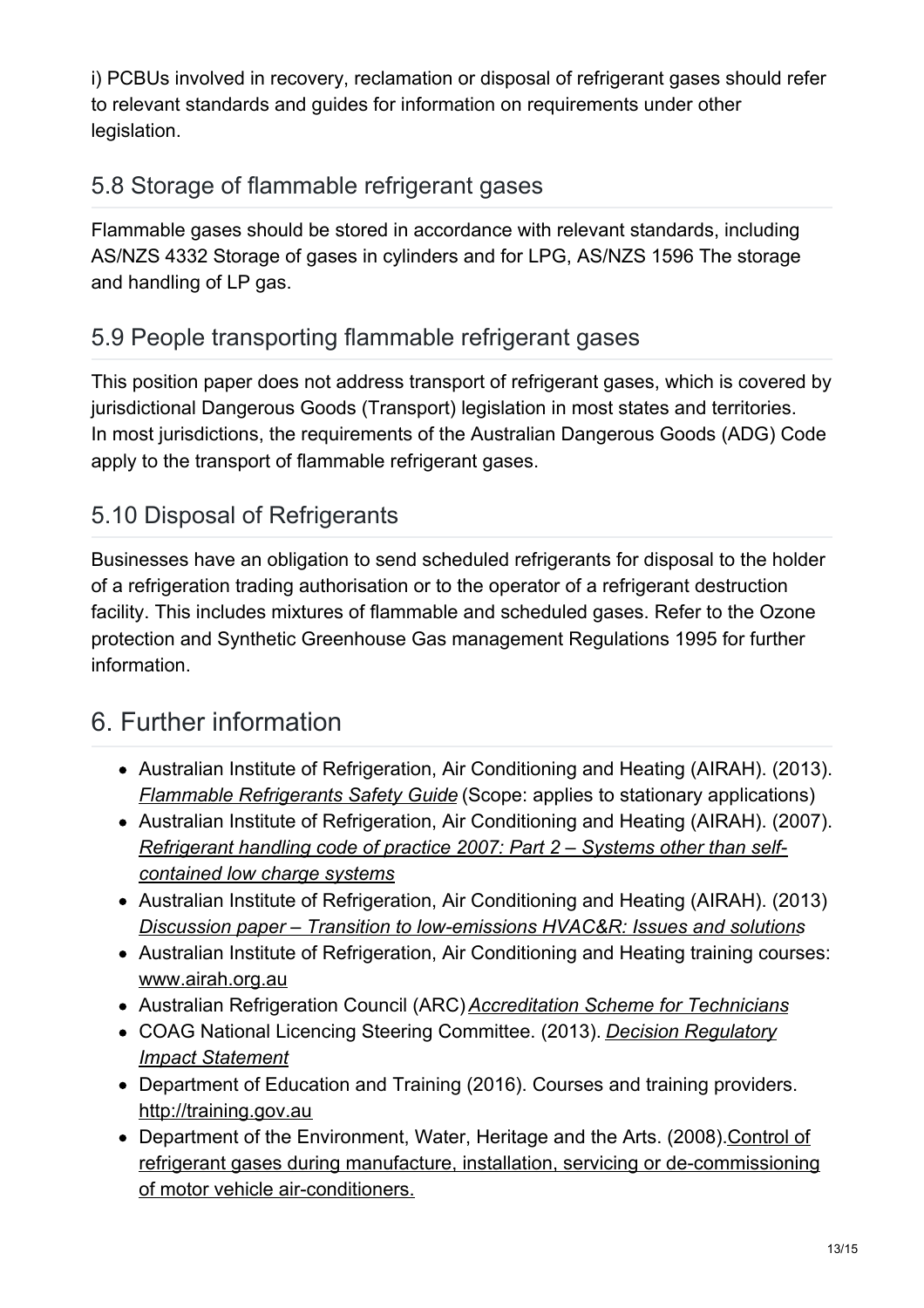- Department of Mines, Industry Regulation and Safety (WA) [\(2018\).Safety](http://www.dmp.wa.gov.au/Safety/Dangerous-goods-safety-alerts-13195.aspx) Bulletin: Safety considerations when switching to flammable refrigerants
- [Department](http://www.dmp.wa.gov.au/Documents/Safety/MSH_SB_100.pdf) of Mines and Petroleum (WA). (2012). *Safety Bulletin: Safe use of flammable refrigerants*
- Department of Natural Resources and Mines (Qld). (2013)*Illegal [hydrocarbon](https://www.dnrme.qld.gov.au/business/mining/safety-and-health/alerts-and-bulletins/petroleum-gas/illegal-hc-refrigerant-usage) refrigerant usage*
- Department of Natural Resources and Mines (Qld). (2015).*[Hydrocarbon](https://www.business.qld.gov.au/industries/mining-energy-water/resources/safety-health/petroleum-gas/licences-authorisations/technical-guidelines-gaswork/hydrocarbon-refrigerants) Refrigerants*
- Department of Sustainability, Environment, Water, Population and Communities. (2012). *Safety [Considerations](https://www.environment.gov.au/protection/ozone/rac/safety-considerations) When Using Flammable Refrigerants*
- Department of the Environment. (2015).*Analysis of work health and safety data for the use of synthetic greenhouse gases and substitutes in the refrigeration and [air-conditioning](https://www.environment.gov.au/protection/ozone/publications/2015-analysis-whs-data-rac-industry) industry*
- New Zealand Fire Service. (2008). *Inquiry into the explosion and fire at Icepack [Coolstores,](https://www.parliament.nz/resource/0000145544) Tamahere, on 5 April 2008*
- Safe Work Australia. (2018). *Guidance on the [Classification](https://www.safeworkaustralia.gov.au/doc/classifying-hazardous-chemicals-national-guide) of Hazardous Chemicals under the Work Health and Safety Regulations.*
- Safe Work Australia. (2015). *Model Code of Practice for Labelling of [Workplace](https://www.safeworkaustralia.gov.au/labelling#codeguides) Hazardous Chemicals*
- Safe Work Australia. (2016). *Model Code of Practice for [Preparation](http://www.safeworkaustralia.gov.au/sites/swa/about/publications/pages/safety-data-sheets-hazardous-chemicals-cop) of Safety Data Sheets for Hazardous Chemicals*
- SafeWork NSW. (2016). Servicing of [Refrigeration](https://www.safework.nsw.gov.au/resources-library/list-of-all-safety-alerts/safety-alerts/servicing-of-refrigerant-systems) Systems
- SAI Global. AS/NZS 5149.1:2016 *Refrigerating systems and heat pumps – Safety and environmental requirements. Definitions, classification and selection criteria.* Available from <https://www.saiglobal.com/online>
- SAI Global. AS/NZS 5149.2:2016 *Refrigerating systems and heat pumps – Safety and environmental requirements. Design, construction, testing, marking and documentation.* Available from <https://www.saiglobal.com/online>
- SAI Global. AS/NZS 5149.3:2016 *Refrigerating systems and heat pumps – Safety and environmental requirements. Installation site.* Available from <https://www.saiglobal.com/online>
- SAI Global. AS/NZS 5149.4:2016 *Refrigerating systems and heat pumps – Safety and environmental requirements. Operation, maintenance, repair and recovery.* Available from <https://www.saiglobal.com/online>
- SAI Global. AS/NZS 1596:2014 *The storage and handling of LP Gas.*Available from <https://www.saiglobal.com/online>
- SAI Global. AS/NZS 60079.10.1:2009 *Explosive atmospheres - Classification of areas - Explosive gas atmospheres*
- SAI Global. AS/NZS 60079.14:2009 *Explosive atmospheres – Electrical installations design, selection and erection.* Available from <https://www.saiglobal.com/online>
- SAI Global. AS/NZS 60335 series *Household and similar electrical appliances.* Available from <https://www.saiglobal.com/online>